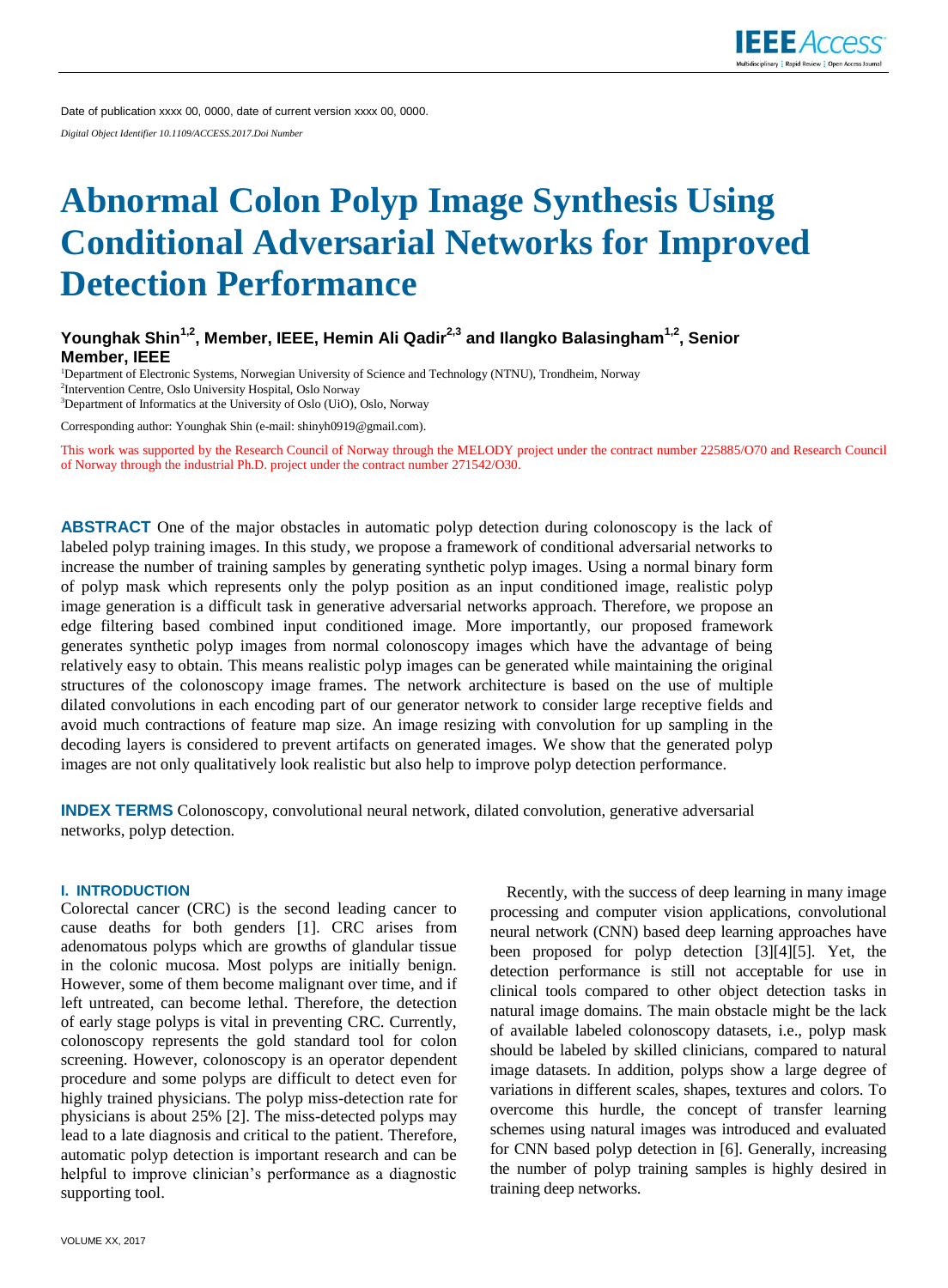In deep learning based polyp detection applications, simple image augmentation such as rotating and flipping the original images is generally used for increasing the number of training samples [6][7]. However, due to the large variation of polyps in terms of shape, scale and color, applying simple image augmentation techniques have limitations to improve system performance without changing the characteristics of the object itself and its harmony with the background.

Generative Adversarial Networks (GAN) [8] is a framework to generate artificial images by using the completive way of two networks: generator and discriminator. After a huge success of GAN, conditional GAN was proposed [9] to control the labelling of the generated images. More recently, various conditional setting based GAN frameworks were proposed in different applications such as text to image synthesis [10], style transfer [11], image super resolution [18], image to image translation [12] and segmentations [13][14].

It is known that the generator architecture is highly related to the image quality of generated images and many researches focus on the design of proper generator architectures [8][12][15]. Due to the simplicity and generalized performance, a skip connection based *U-net* architecture, which was originally proposed for medical image segmentation purpose [16], is widely used for different signal generation applications such as the image to image translation [12], voice separation [17] and image synthesis for increasing the number of training samples [13][14].

Motivated by the conditional GAN approaches, in this study, we propose a GAN based polyp image generation framework to improve automatic polyp detection performance in colonoscopy videos. To generate realistic polyp images in which the polyp and the background are harmonious, we suggest a combined polyp conditioned images using edge filtering and polyp mask images. In addition, we propose a framework to generate synthetic polyp images from normal colonoscopy images. In this way, we can generate various abnormal polyp images while maintaining the overall content of the colonoscopy images. To the best of our knowledge, synthetic polyp image generation has not been previously addressed in the literature.

Fig. 1 shows the concept of the conditional GAN based polyp image generation. Using the proposed edge filtering based polyp conditioned input, a generator network generates realistic polyp images and a discriminator network discriminates real (target) and synthetic (output) polyp images by the adversarial training process. For design of the network architecture, we use a U-net based generator and modifies the network by applying a dilated convolution scheme [19] to avoid overly contracting the image in the encoding part of the generator. In the decoding part of the generator, we utilize an image resizing and convolution strategy instead of the transposed convolution [20][27].



**FIGURE 1. Conditional GANs based polyp image generation framework. Input image combines edge filtering of original image and binary polyp mask.**

To evaluate the generated synthetic polyp images as an image augmentation tool, we assess automatic polyp detection performance of the generated synthetic polyp images with original polyp images. To detect polyps in colonoscopy videos, we use a recent *Faster region based CNN (Faster R-CNN)* [22] method which is a state of the art object detector in many computer vision applications [23][24].

The remainder of this paper is organized as follows. In Section II, the proposed image generation framework including network architectures and preparation of input conditioned image are introduced. In addition, we briefly explain the automatic polyp detection procedure. In Section III, experimental datasets used in this study are described. In Section IV, experimental results and discussions are presented. Finally, we conclude this study in Section V.

#### **II. METHODS**

This section describes the conditional GAN framework and proposes network architectures for polyp generation. We introduce the suggested scheme for polyp conditioned input preparation for both training and inference. We briefly explain how we evaluate polyp detection performance of the generated polyp images using the Faster R-CNN detection scheme.

*A. Conditional Generative Adversarial Networks (GAN)* The GAN framework proposed by Goodfellow et al. [8] consists of two basic components, generator (*G*) and discriminator (*D*). The *G* tries to fool *D* by learning mapping from latent space to an original image space. At the same time, *D* attempts to distinguish the real image from the generated fake image.

In the conditional GAN framework, the aim of a generator network *G* is to learn a mapping  $G: x, z \rightarrow y$  where, *x* is an observed input, *z* is a random noise vector and *y* is an output generation. The loss objective of conditional GAN (*LcGAN*) can be represented as follows [9]: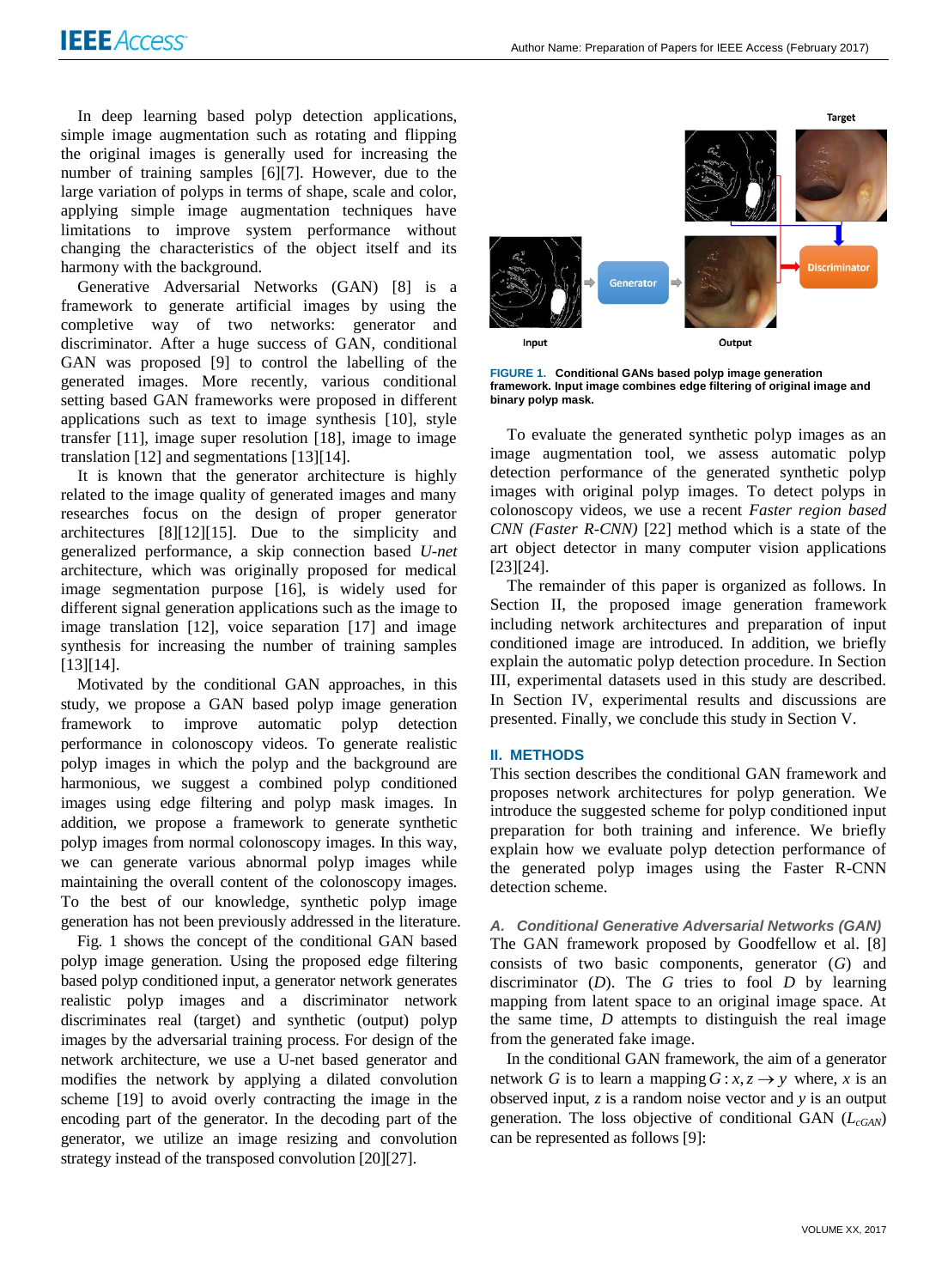

**FIGURE 2. Proposed modified U-net based generator architecture. Dilated convolution in encoding layers and resizing with convolution in decoding layers are adopted. Multi-scale L<sup>1</sup> and L<sup>2</sup> losses are optionally used.** 

$$
L_{cGAN}(G, D) = E_{x, y \sim p_{data}(x, y)} [log D(x, y)] + E_{x \sim p_{data}(x), z \sim p_z(z)} [log(1 - D(G(x, z))] \qquad (1)
$$

where  $G(\cdot)$  and  $D(\cdot)$  denotes the output of generator and discriminator. The  $E_{x,y \sim p_{data}(x,y)}$  represents the expectation of the log-likelihood of the input and output image pair  $(x, y)$ which is sampled from the underlying probability distribution of  $p_{data}(x, y)$ , while  $p_{data}(x)$  corresponds to the distribution of input image  $x$ . To generate realistic images, normally  $L_2$ [25] or  $L_1$  [12][13] loss between generated output and

original ground truth was considered in the final loss as  

$$
L_{I_1, I_2}(G) = E_{x, y \sim p_{data}(x, y), z \sim p_z(z)} ||y - G(x, z)||_{1 \text{ or } 2}.
$$
 (2)

As shown in Fig. 2, we also adopt similar concept but we use more  $L_1$  and  $L_2$  losses in each decoding layer. We will discuss more about this intermediate losses in the last paragraph of Section II-B. The final loss function becomes<br>  $G^* = \arg\min_G \max_D L_{cGAN}(G, D) + \lambda L_{L_1, L_2}(G)$ , (3)

$$
G^* = \arg\min_G \max_D L_{cGAN}(G, D) + \lambda L_{L_1, L_2}(G) \quad , \quad (3)
$$

where  $\lambda$  is a parameter to control balance between two different loss terms. In the first term, *LcGAN*, *D* tries to maximize the probability to make a correct prediction, while *G* tries to minimize the objective competitively during the training.

#### *B. Network Architectures*

A generator network basically follows the U-net [16] architecture which is based on the encoder-decoder network with skip connections. It is well known that the skip connections provide precise local information from each encoding layer to decoding layer. This network architecture was successfully applied to many GAN studies [12][13][14][17]. We adopt this architecture in our study but modify two main points of the generator network to improve quality of generated images. Fig. 2 shows our modified generator architecture. We use stride-2 convolution to contract the feature map size in the encoding part and skip connections for the decoding part as used in other studies [12][13].

On the other hand, we use a dilated convolution with different dilation rates in each encoding layer. The dilated convolution is a convolution with different filter size defined by the dilation rate *d* [19]. A dilated convolution with *d* =1 is exactly same to the normal 2-D convolution. However, if the *d* is greater than 1, it performs convolution with *d* holes, i.e., *d* zeros are filled between consecutive parameter values of the convolution filters. Therefore, using a dilated convolution, we can increase the size of receptive filed while keeping the same number of parameters.



**FIGURE 3. Explanation of Dilated convolution with dilation rate 1 and 2. Dilation rate 1 is same to normal 2-D 3×3 convolution. Receptive field size is increased with dilation rate 2 while keeping the same number of parameters.** 

To consider large receptive fields in CNN, normally, down sampling (i.e., pooling) is performed after the convolution layer. However, it is known that too much contraction by down sampling causes difficulty to generate detailed image in the up sampling part [19][26]. On the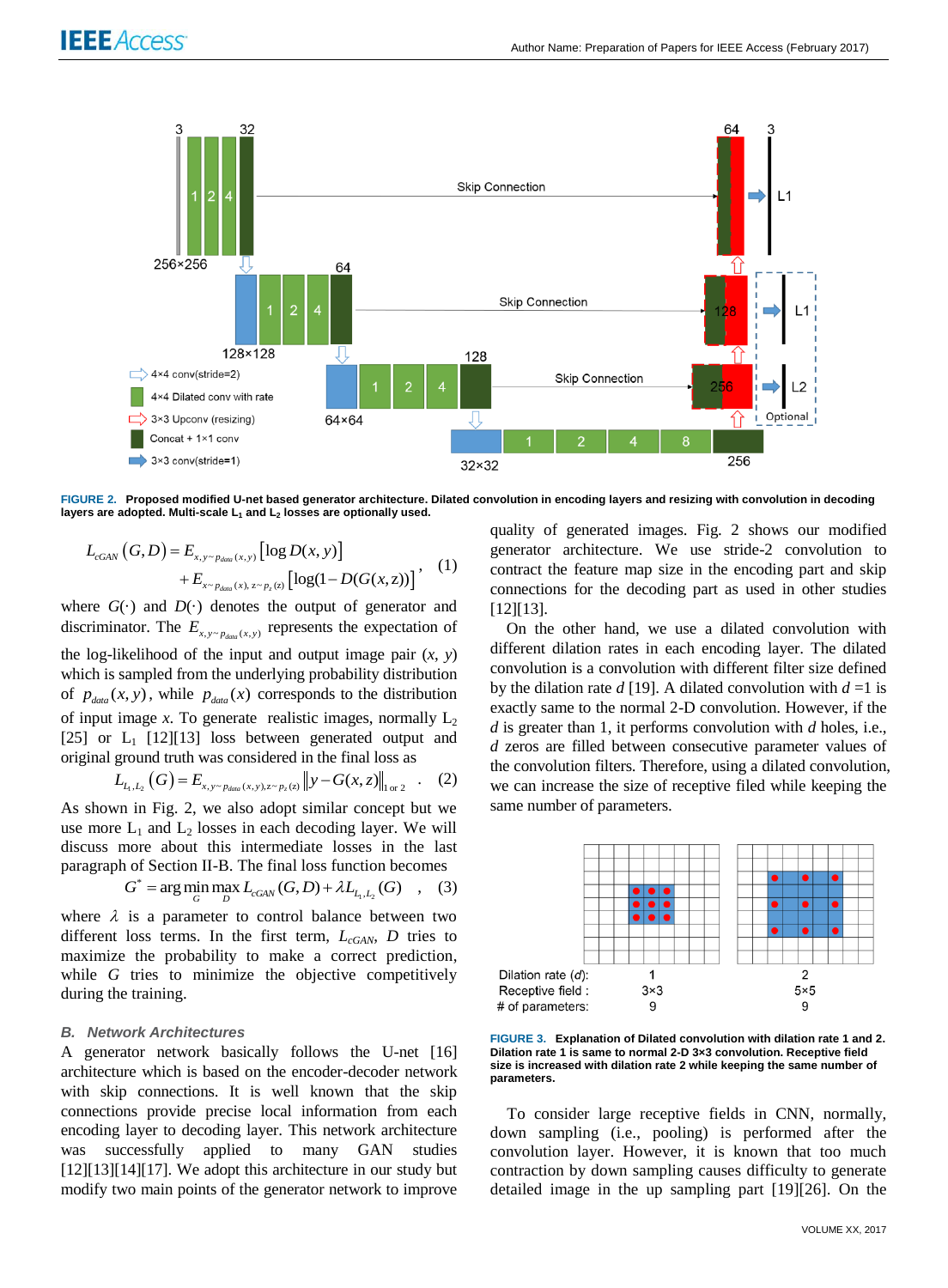other hand, use of multiple dilated convolutions in the same layer has advantage in both considering large receptive fields and avoiding much contractions of the last feature map size.

To take this advantage in our polyp generation task, we use multiple dilated convolutions in each encoding part of our generator network as shown in Fig. 2. As a result, we can have less contraction of the feature map size in the last encoding layer, i.e., the feature map size of our model is 32×32, compared to the conventional U-net based architecture which has  $1\times1$  feature map size in the last encoding part. We expect that this has the advantage of creating detailed image in the decoding part of the generator. Furthermore, due to the use of dilated convolution in our model, we can decrease the number of learnable parameters compared to the U-net based model. After applying multiple dilated convolutions in each encoding layer, we performed channel-wise concatenation for all results. We then use a  $1\times1$ convolution to have a fixed number of channels before down sampling.

Let's focus on the up sampling part in the decoding layers of the generator network. After encoding, up sampling is crucial to generate higher resolution image which has the same size of the original image in CNN based applications such as segmentation and image synthesize. Normally the transposed convolution (also known as fractionally strided convolution) scheme is widely used for up sampling [27]. However, it is known that the transposed convolution tends to have troublesome artifacts such as checkerboard pattern [20][21]. We also observed in our experiments that the U-net based generator using the transposed convolution makes similar artifacts in

the generated polyp images. Therefore, in our model, we adopt a simple resize and convolution strategy which is suggested by [20][21]. The image is first resized (by a factor of 2) for higher resolution with nearest neighbor interpolation. Then, normal  $3\times3$  2-D convolution is performed.

Optionally, in the decoding part, we use intermediate  $L_1$ and  $L_2$  loss terms to train our generator network. Thus, we use a  $L_2$  loss term in the first decoding layer to form initial blurred shape of generated image. At the same time,  $L_1$  loss terms are used in the second and last decoding layers to encourage sharp detailed image generation. To compute intermediate loss with 64×64 and 128×128 generated images, the original ground truth image is resized to the same size of the generated images. We observe that even though the quality of generated images from this optional strategy is similar to use of the one last  $L_1$  loss term, we obtain a bit smaller final training loss with the multiple loss terms. For the discriminator network, we simply utilize the widely used convolution based classification architecture suggested in [12]. For both generator and discriminator, we use an Exponential Linear Unit (ELU) activation function [28] after convolution operation.

### *C. Input Conditioned Image Preparation*

For training conditional GAN framework, a pair of images, i.e., input conditioned image and original ground truth image (represented by Input and Target respectively in Fig. 1), are needed. We used ground truth of polyp masks, e.g., Fig. 3-(c), which represent position of polyps in each image frame by skilled clinicians as input conditioned images.



**FIGURE 4. Procedure of generating input conditioned image for training (a)-(d) and inference (e)-(h). First, edge filtering image is obtained from original image. Then, polyp mask is combined with the edge filtering image.**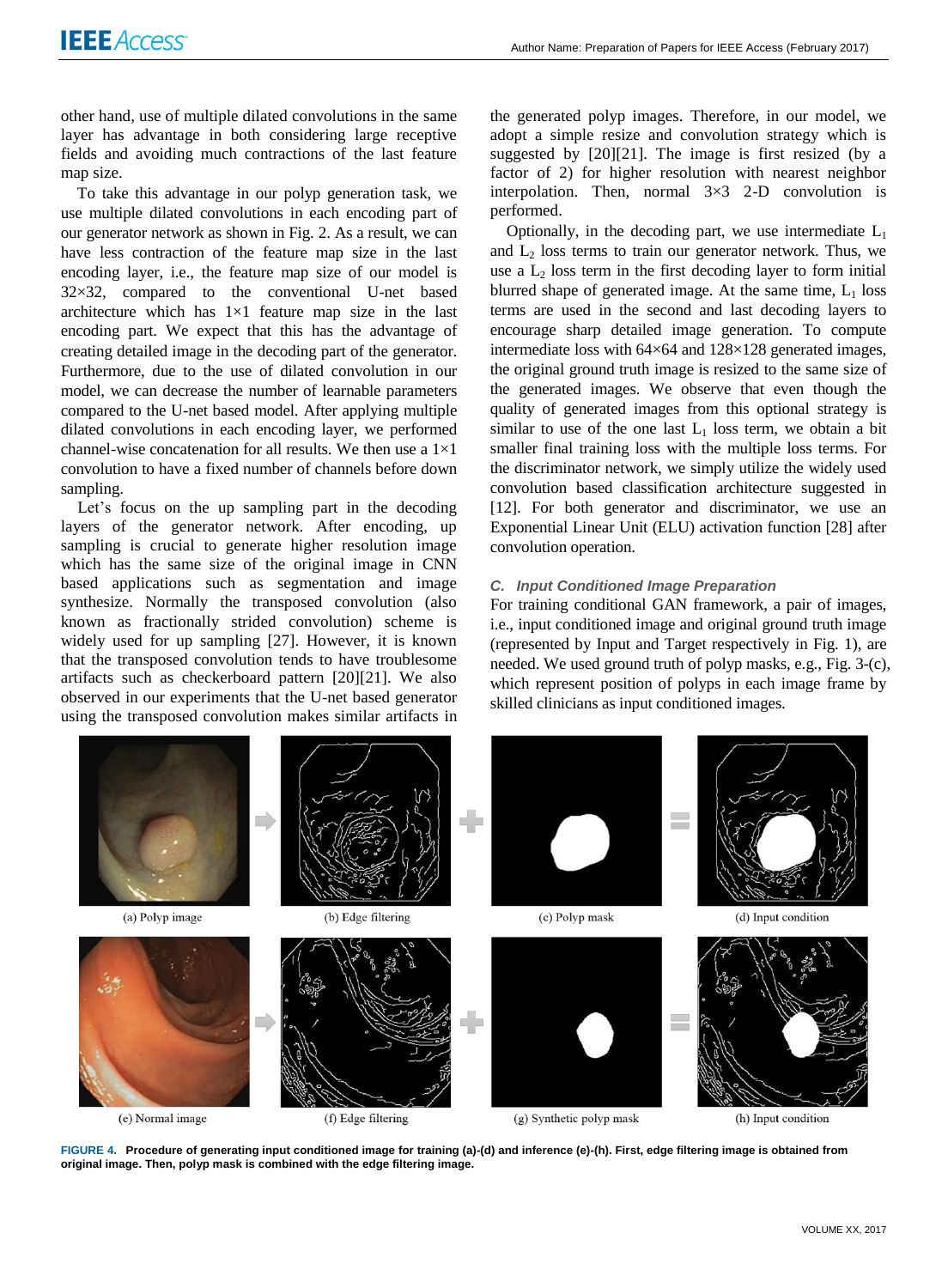However, we found that if we only use the polyp mask, the structure of background part does not look real and the harmony of the polyp and background parts become unnatural. To overcome this issue, we suggest a combined input conditioned image as shown in top figures (a)-(d) of Fig. 4. First, apply a conventional Canny edge detector [29] to the original polyp image frame (a) to obtain contour information of colonoscopy image (b). Then, combine this edge filtered image with the polyp mask image (c) to specify the position and shape of the polyp. With this combined input image (d), we can generate more realistic polyp images which maintain the overall context of colonoscopy image frames. Image generation results from combined input and simple polyp mask are shown in Fig. 6 and Fig. 7, respectively.

# *D. Normal Image to Polyp Image Generation*

In inference stage, we also need input conditioned images to generate synthetic polyp images. Our final goal is to improve polyp detection performance using generated synthetic polyp images. For this, we aim to generate new unique polyp images without use of original polyp image frames. Therefore, we propose a procedure to generate input conditioned images for inference time using normal colonoscopy image frames which are relatively easy to obtain because mask labeling by skilled clinicians is not required.

Fig. 4 bottom figures (e)-(h) show the procedure to generate an inference input conditioned image. Using any normal (without polyp) colonoscopy image shown in (e), the edge filtered image (f) using the Canny edge detector is obtained. We combine a synthetic polyp mask (g) with the edge filtered image. To make new and unique shapes of polyp, we generate synthetic polyp masks using the training polyp masks by applying different combinations of image augmentation techniques such as rotation, scaling, position translation, and perspective transform with randomly selected parameters [30].

# *E. Polyp Object Detector*

To investigate whether the generated synthetic polyp images are effective as an augmentation tool, we evaluate the polyp detection performance. A comparison of the polyp detection performance trained by two different training datasets, i.e., the original training samples and the new training samples consisting of original samples and newly generated polyp images, is performed. For evaluation of polyp detection performance, we use a *Faster R-CNN* detection method [22] which is the state-of-the-art deep CNN based object detection algorithm [23][24].

Fig. 5 illustrates the Faster R-CNN based object detection framework using polyp images. To train the networks, polyp images and the corresponding polyp locations, i.e., rectangular shaped bounding box represented by 4 location values (*x*min, *x*max, *y*min, *y*max) are needed. Faster R-CNN method employs a region proposal network (RPN) to propose candidate object regions. The RPN works

within the pre-trained deep CNN, i.e., usually the feature map of the last convolutional layer is used for the RPN [22]. Using the features extracted by the CNN and the corresponding object regions, classification and box regression layers are trained to detect polyp with corresponding polyp scores and regions. For the pre-trained deep CNN, we use a recent *Inception Resnet* [31] trained by Microsoft's (MS) COCO (Common Objects in Context) dataset [32]. This training dataset contains 112K images of 90 different common object categories such as dogs, cats, cars, *etc*. We fine-tune whole detector networks using our polyp training datasets. More detailed information about the Faster R-CNN and pre-trained network are available in [24][31].



**FIGURE 5. Polyp detection framework using Faster R-CNN object detector. Pre-trained deep CNN (Inception-Resnet) is used for Faster R-CNN. Then, whole networks is fine-tuned using polyp training dataset.**

## *F. Training Setup*

For training of our conditional GANs, Adam optimizer [33] with 0.5 of momentum and 0.0002 of learning rate is adopted. Batch size is set to 1. In the generator network, instance normalization is used after convolution. In each encoding layers except first, 0.5 of dropout is applied after normal 2-D convolution. Before the training, the input images of  $256 \times 256$  are resized to  $312 \times 312$  and then randomly cropped back to  $256 \times 256$  for applying random jittering [12].

For training of Faster R-CNN, we use the stochastic gradient descent (SGD) method [34] with a momentum of 0.9 with batch size of 1. In each iteration of the RPN training, 256 training samples are randomly selected from each training image where the ratio between positive ('polyp') and negative ('background') samples is 1:1. We set the learning rate equal to 1e-3. For other parameters such as non-maximum suppression (NMS) and maximum number of proposals, we use default values which were used in the original Faster R-CNN work [22].

# **III. EXPERIMENTAL DATASETS**

In this study, we used publicly available polyp-frame dataset, CVC-CLINIC [35], and a colonoscopy video databases, CVC-ClinicVideoDB dataset [36].

The CVC-CLINIC dataset contains 612 polyp image frames with a pixel resolution of  $388 \times 284$  pixels in SD (standard definition). All images were extracted from 31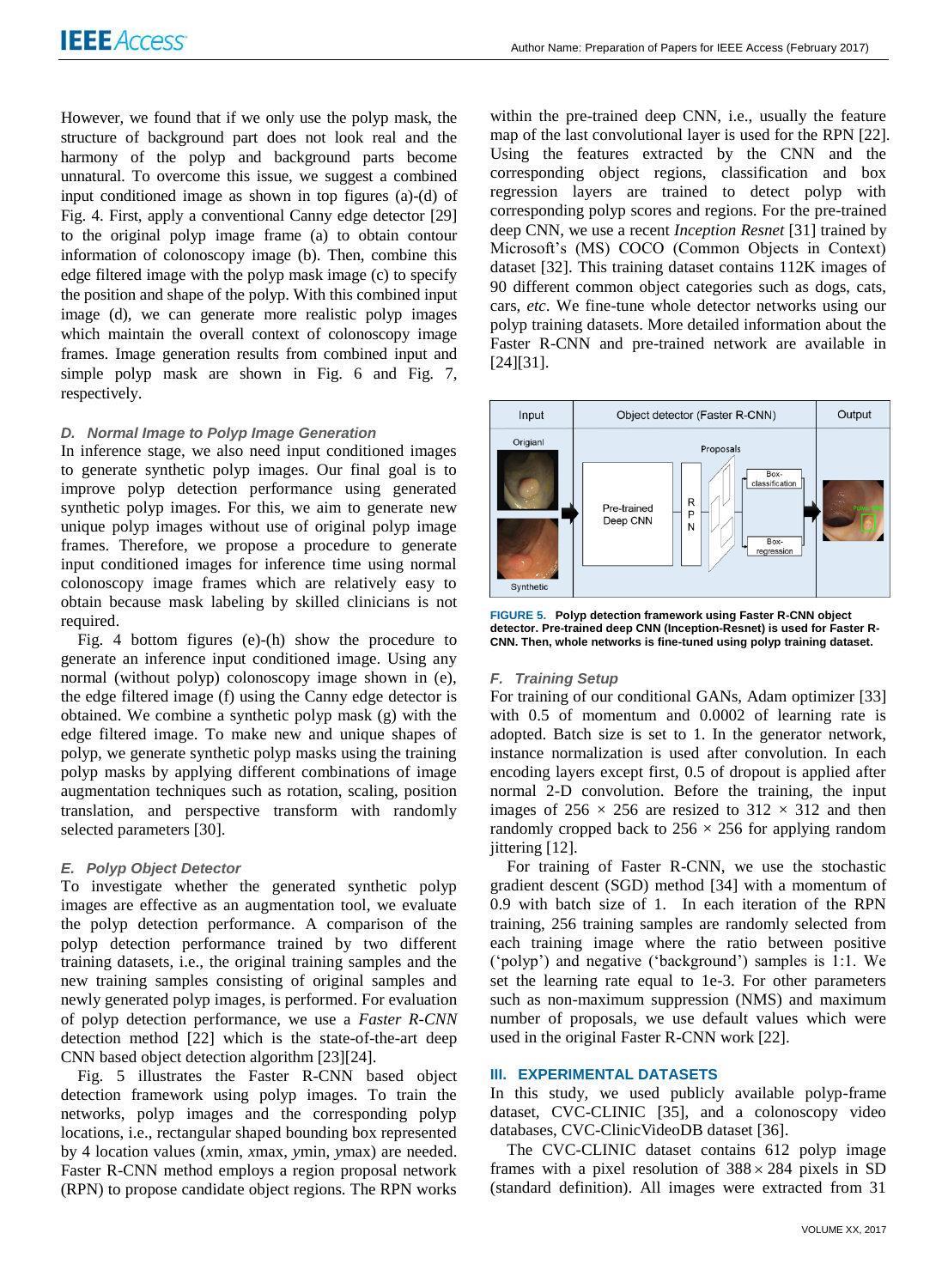different colonoscopy videos which contain 31 unique polyps. All ground truths of polyp regions were annotated by skilled video endoscopists. This dataset is used for training our GANs to generate synthetic polyp images and training the Faster R-CNN object detector to compare polyp detection performance with the generated synthetic polyp images.

Normally, large number of training samples is preferable to train deep neural networks. Therefore, we use image augmentation techniques to increase the number of training samples and corresponding polyp masks. We apply image rotations of 90, 180, 270 degrees and horizontal/vertical flips to the original images. To create different scales of polyp images, we apply scaling augmentations with specific scaling parameters; *i.e.,* 10% and 20% of zoom-out. After all augmentations, the total number of training samples and mask is 9288. Then, we generate 9288 conditioned input image by combining edge images and polyp masks to train our GANs.

The CVC-ClinicVideoDB video dataset comprises of 18 different SD videos of different polyps. In this dataset, 10025 frames out of 11954 frames contain a polyp, and the size of the frames is  $384 \times 288$ . Each frame in the video databases comes with a binary ground truth, in which each polyp is annotated by clinical experts. Each positive video includes a unique polyp. Within each video, there is a large degree of variation with respect to scale, location and brightness. In addition, some polyp frames include artifacts such as tools for water insertion and polyp removal. We extracted 372 of normal frames (without polyp) in the videos for generating input conditioned images in inference

time. Except these frames, all frames are used for testing of polyp detection performance.

# **IV. RESULTS AND DISCUSSION**

#### *A. Generated Polyp Images*

Fig. 6 shows some results of the generated images from our proposed GANs. In each column, a different generated image is represented in (c) which is corresponding to each input conditioned image (b) obtained from an original normal image (a) and a synthetic polyp mask. As we can see, the generated polyp images maintain the overall structure and texture of the background from the original normal colonoscopy images. Furthermore, in the polyp parts, our trained network generates light reflections to look more realistic images.

In the generated images shown in the fourth and fifth columns of Fig. 6, the overall structures which are transformed from the normal images have changed slightly compared to the generated images in the first three columns. This is primarily due to the position of the synthetic polyp mask which is randomly placed in the input conditioned images. In this case, our trained model adaptively generates realistic polyp images by changing the structure surrounding the polyp.

In this study, to train our GANs and generate synthetic polyp images, we proposed an edge filtering based combined input conditioned images as shown in Fig. 4 (d) and (h).



**FIGURE 6. Results of the generated polyp images (c) from corresponding each column of the combined input image (b) obtained from the normal image (a).**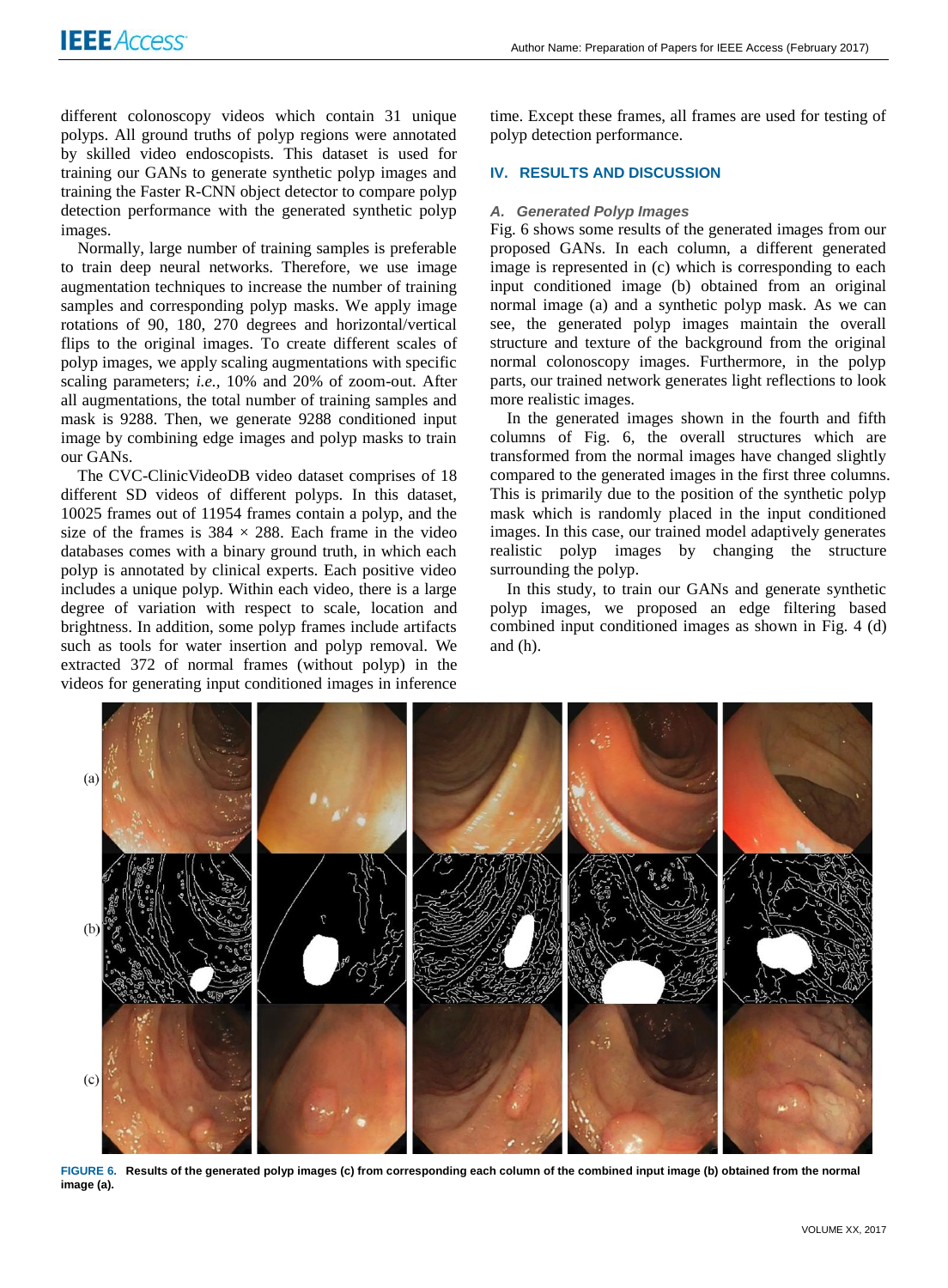To evaluate the effect of the proposed conditioned input, we used simple polyp mask images, e.g., Fig. 4 (c) and (g), for training and inference of our networks. All other training setup is exactly same to the proposed GANs.



**FIGURE 7. Results of the generated polyp images from the corresponding each column of simple polyp mask. Without information of background structures generated image quality is not successful.** 

Fig. 7 shows the example of two generated images. Each column shows the different generated image from the upper simple polyp mask. This polyp mask is the same one used for suggested conditioned input in the first and second column of Fig. 6. As we can see in Fig. 7, even though the network tries to generate polyp and some light reflections quite well, the background parts does not look like real colonoscopy frames compared to first and second column of Fig. 6. Therefore, in our combined input strategy, the edge information obtained from colonoscopy image frames works as an efficient guiding tool for generating overall structure of polyp images.

Fig 8 shows the comparison of the generated images from our proposed network (c) and the conventional U-net based baseline network (b). Each row represents the generated image corresponding to the same input conditioned image (a).

Based on the input combined images, both models can generate polyp images while maintaining the overall structure of the colonoscopy frames. However, in the generated images from baseline network, we can see some artifacts within the polyp parts and unclear image generation surrounding polyps. The results do not look very realistic polyp image generations compared to the generation results obtained from our network. In addition, our proposed network uses smaller number of encoding and decoding layers thanks to the dilated convolution, which results in smaller number of learnable parameters

(7494336), ca. 48%, compared to the baseline network (14304960).



(a) Input condition image

(c) Our result

**FIGURE 8. Comparison of generated polyp images from the baseline model (b) and our model (c). Each row shows the generated polyp images based on the given input conditioned image (a).**

(b) Base line result



**FIGURE 9. Example of one generated polyp image from baseline model (left) and our model (right). We observe the clear checker board artifacts in enlarged polyp area from the baseline model but not those from our model.**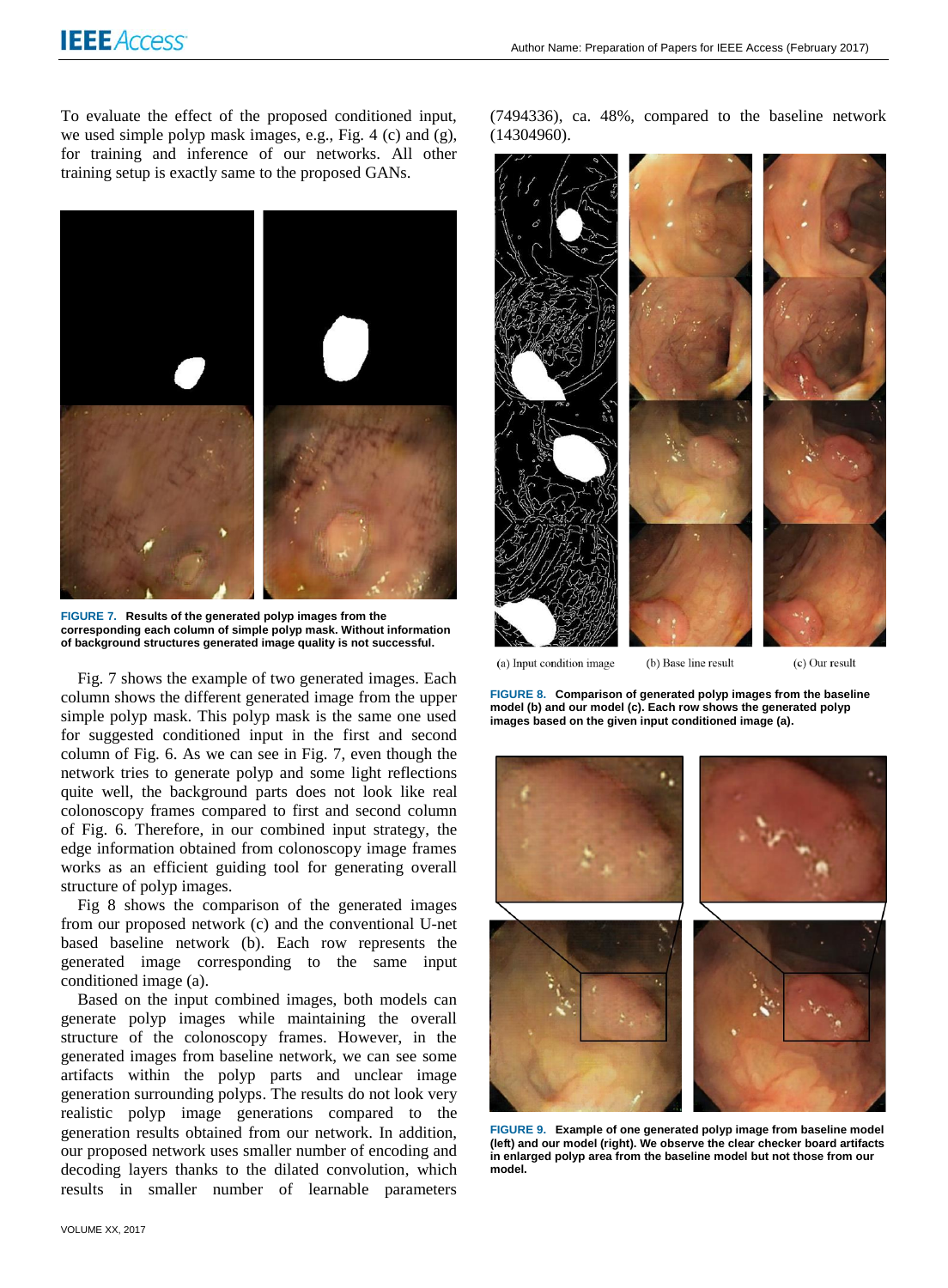To see the difference clearly between the generated polyp images by both networks as shown in Fig. 9, we investigate one example of generated image in Fig. 8 (third row) by enlarging the polyp area. We observe checker board artifacts in the left figure of Fig. 9, i.e., the generated image by the baseline network. This observation is consistent with the recent literature [20][21] which report the same checker board artifacts when the transposed convolution was used for up sampling. However, our network has removed this artifact by adopting simple resize and convolution strategy as shown in the right figure of Fig. 9. We observe similar results in all generated images shown in Fig 8.

## *B. Evaluation of Polyp Detection Performance*

In this section, we aim to evaluate the polyp detection performance to investigate whether the generated polyp images are effective to improve polyp detection performance. For training polyp detection network (Faster R-CNN), we use the 612 original polyp images (CVC-CLINIC dataset) and the 372 generated polyp images with the corresponding polyp bounding boxes. The CVC-ClinicVideoDB (18 videos) is used for testing polyp detection performance.

To evaluate the polyp detection performance, we introduce true positive (TP), false positive (FP) and false negative (FN) where:

**TP**= detection output within the polyp ground truth.

**FP**= any detection output outside the polyp ground truth.

**FN**= polyp not detected for positive (with polyp) image.

**TN**= no detection output for negative (without polyp) image.

Note that if there is more than one detection output, only one TP is counted per polyp. Based on the above parameters, we define two performance metrics, *precision* (pre) and *recall* (rec):

$$
Pre = \frac{TP}{TP + FP}, \; Rec = \frac{TP}{TP + FN}
$$
 (4)

TABLE I COMPARISON OF POLYP DETECTION PERFORMANCE BETWEEN ORIGINAL TRAINING SET AND COMBINED TRAINING SET BY GENERATED IMAGE.

| Training<br>dataset                     | TP   | FP   | <b>FN</b> | TN   | Pre<br>(% ) | Rec<br>(% ) |  |  |  |  |
|-----------------------------------------|------|------|-----------|------|-------------|-------------|--|--|--|--|
| Original                                | 4308 | 2962 | 5717      | 1365 | 59.3        | 48          |  |  |  |  |
| Combined<br>$(Original +$<br>Generated) | 6760 | 2981 | 3265      | 962  | 69.4        | 67.4        |  |  |  |  |

Table I lists the evaluation performance of the polyp detection by comparing two training datasets, i.e., *original* (612 original images) and *combined* (612 original images + 372 generated images). The use of *combined* training dataset shows better polyp detection performance in terms of both precision and recall than the just use of *original* dataset. Specifically, after adding synthetic polyp images in

training dataset, 2452 more TPs, i.e., correctly detected polyps (with just 19 more FPs, i.e., miss detected polyps), are observed and therefore, both precision and recall are improved much (10.1 and 19.4%) compared to the use of *original* image only.

As we mentioned in Section II-E, the Faster R-CNN was pre-trained by the large size natural images. However, generally, a large size training samples is preferred. Therefore, we further apply some image augmentation techniques to increase the number of training samples for both datasets. Two different image augmentation strategies are used to train the Faster R-CNN. First, we apply three rotations of 90, 180, 270 degrees and horizontal/vertical flips to the training dataset. This dataset is represented as Aug-I in Table II. Second, we apply the same three rotations and two flips to the training dataset. To increase more training samples, we applied 10% zoom-out to the original training dataset and the three rotated and two flipped dataset (Aug-II in Table II).

TABLE II COMPARISON OF POLYP DETECTION PERFORMANCE FOR DIFFERENT AUGMENTATION STRATEGIES BETWEEN ORIGINAL TRAINING SET AND COMBINED TRAINING SET.

| combined in him to be i |          |      |      |           |           |             |             |  |  |  |
|-------------------------|----------|------|------|-----------|-----------|-------------|-------------|--|--|--|
| Training dataset        |          | TP   | FP   | <b>FN</b> | <b>TN</b> | Pre<br>(% ) | Rec<br>(% ) |  |  |  |
| Aug-I                   | Original | 6113 | 2981 | 3912      | 1143      | 67.2        | 61          |  |  |  |
|                         | Combined | 7517 | 1995 | 2508      | 1013      | 79          | 75          |  |  |  |
| Aug-II                  | Original | 6011 | 1333 | 4014      | 1496      | 81.9        | 60          |  |  |  |
|                         | Combined | 6831 | 1177 | 3194      | 1399      | 85.3        | 68.1        |  |  |  |

Similarly in Table I, *combined* training dataset shows better polyp detection performance, i.e., precision and recall, than the *original* training dataset for both augmentation strategies. Furthermore, the use of generated images results in the increased number of TPs at the same time the decreased the number of FPs compared to the just use of *original* images. For the result comparison of Aug-I and Aug-II, we observe the decrease of FPs in Aug-II compared to the Aug-I for both *original* and *combined* datasets. It might be a reason of overfitting to the training datasets since we apply zooming augmentation to the three rotated and two flipped dataset to make very large size training datasets.

Fig. 10 shows some example images of correctly detected polyps by the *combined* image dataset but not by the *original* dataset. We choose the Aug-I results since it have more TPs than Aug-II for both datasets. These polyps are missed by the trained network with *original* training dataset only. However, as shown in Fig. 10, even though the polyps look difficult to detect, they are detected by the *combined* training dataset with very high polyp detection scores, i.e., 99%. This clearly shows that our generated images actually allow more polyps to be detected. From the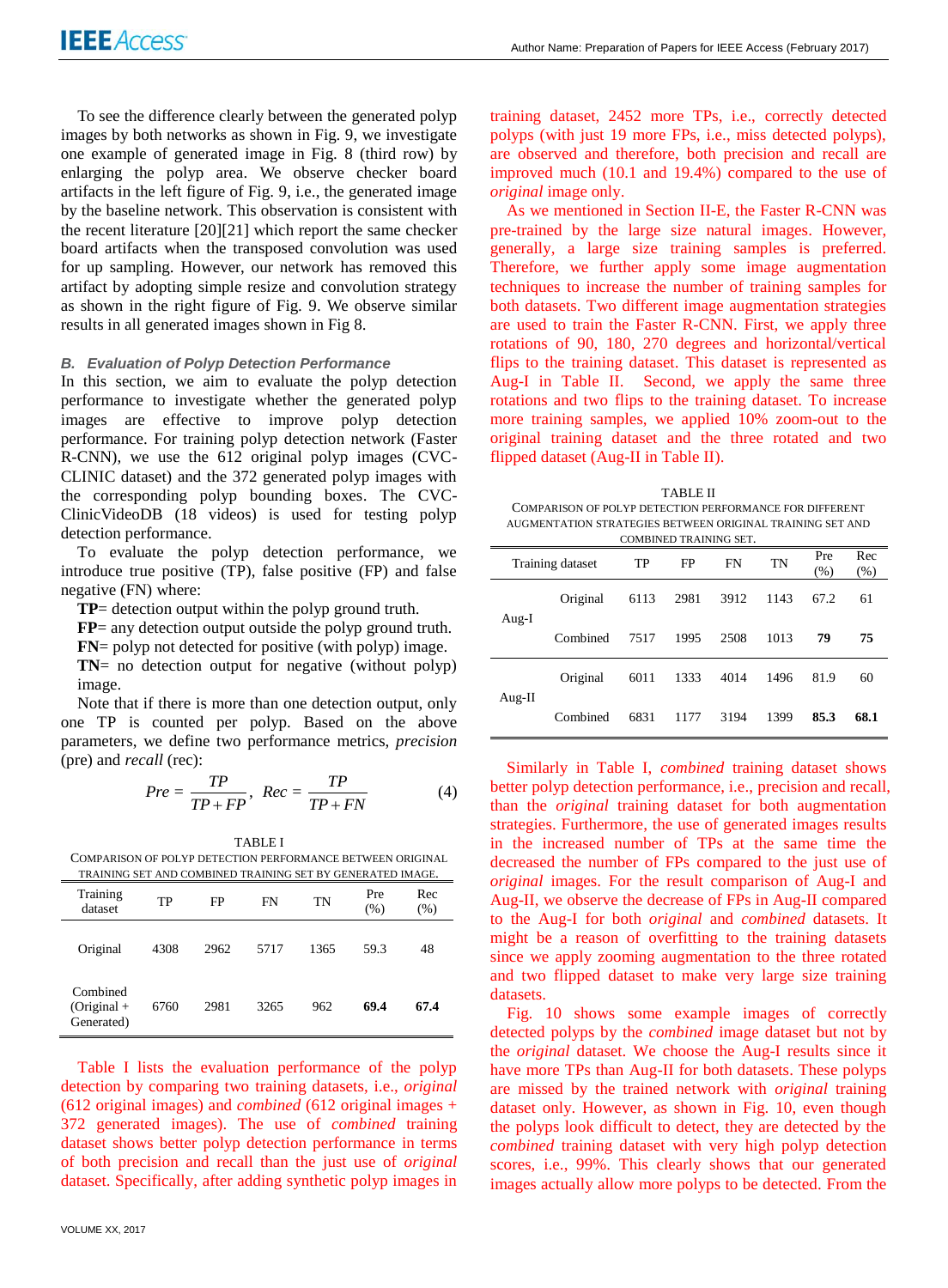results of Table I, II and Figure 10, we can conclude that the generated polyp images are not only qualitatively look realistic but also help to improve polyp detection performance.



**FIGURE 10. Example of polyp detection results by the Faster R-CNN detector. All four images include correctly detected polyps by the combined training set (Original + Generation image) but not by the Original training set.**

## *C. Limitations and Future Directions*

Even though we successfully generate realistic polyp images using the proposed conditional GAN framework, there are some limitations. The main limitation is a generation of deterministic polyps. As we can see in Figure 6 and 8, there are not many variations in the generated polyp features in terms of color and texture. It might be because the training dataset has limited types of polyp. As we mentioned in Section III, we use 612 polyp training images. However, these images are obtained from only 31 different colonoscopy videos. More importantly, in the input conditioned image, the polyp masks labeled by clinicians only have simple binary shape information. Therefore, in the training phase, the generator is just enforced to fool the discriminator and not tries to generate variant feature types of polyp.

This issue can be solved by categorizing different types of polyps and adding a new condition in the input images. For this aim, we need to collaborate with expert clinicians for polyp categorizations. We can also try to use recent feature embedding techniques in training phase to learn a low-dimensional latent code for synthesizing diverse modes of generated images [37] and object-level mode control [38]. We think both approaches are interesting future research directions for realistic and diverse polyp generation work. However, a collection of more and variant types of polyp images should be preceded.

### **V. CONCLUSION**

In this work, we propose a framework to generate synthetic polyp images using a conditional GAN approach. For generation of realistic polyp images, we suggest a new generator architecture by adopting the dilated convolutions in the encoding layers and the image resizing with the convolution strategy in the decoding layers. We also suggest an edge filtering and polyp mask based combined input conditioned image to train GAN. Using this proposal we generate synthetic polyp images from various normal colonoscopy frames. Our experimental shows that the proposed GAN framework can generate more realistic polyp images than the baseline network. Furthermore, the suggested input conditioned image is helpful for preserving the overall structure of the real colonoscopy images. Finally, we demonstrate that the generated polyp images can be used as an image augmentation tools to increase the number of training samples, which helps to improve the performance of the polyp detection task.

# **ACKNOWLEDGMENT**

The authors would like to express sincere appreciation to Dr. Jacob Bergsland at Intervention Centre, Oslo University Hospital for his valuable comments.

#### **REFERENCES**

- [1] R. L. Siegel, K. D. Miller and A. Jemal, "Cancer statistics 2017," *CA Cancer J Clin.,* vol. 67, pp. 7-30, 2017.
- [2] M. Gschwantler, S. Kriwanek, E. Langner, B. Göritzer, C. Schrutka-Kölbl, E. Brownstone, H. Feichtinger and W. Weiss, "High-grade dysplasia and invasive carcinoma in colorectal adenomas: a multivariate analysis of the impact of adenoma and patient characteristics," *Eur. J. Gastroenterol. Hepatol.*, vol. 14, no. 2, pp. 183–188, 2002.
- [3] S. Park, M. Lee, and N. Kwak, "Polyp detection in colonoscopy videos using deeply-learned hierarchical features," *Seoul Nat. Univ.*, 2015.
- [4] S. Park and D. Sargent, "Colonoscopic polyp detection using convolutional neural networks," *SPIE Med. Imag.*, p. 978528, 2016.
- [5] J. Bernal, N. Tajkbaksh,, F. J. Sánchez, J. Matuszewski, H. Chen, L. Yu, Q. Angermann, O. Romain, B. Rustad, I. Balasingham, K. Pogorelov, S. Choi, Q. Debard, L. M. Hen, S. Speidel, D. Stoyanov, P. Brandao, H. Cordova, C. S. Montes, S. R. Gurudu, G. F. Esparrach, X. Dray, J. Liang and A. Histace, "Comparative Validation of Polyp Detection Methods in Video Colonoscopy: Results from the MICCAI 2015 Endoscopic Vision Challenge," *IEEE Trans. Med. Imaging*, vol. 36, no. 6, pp. 1231-49, 2017.
- [6] N. Tajbakhsh, J. Y. Shin, S. R. Gurudu, R. T. Hurst, C. B. Kendall, M. B. Gotway and Jianming Liang, "Convolutional neural networks for medical image analysis: Full training or fine tuning?" *IEEE Trans. Med. Imag.*, vol. 35, no. 5, pp. 1299–1312, May 2016.
- [7] L. Yu, H. Chen, Q. Dou, J. Qin and P. A. Heng, "Integrating online and offline 3D deep learning for automated polyp detection in colonoscopy videos," *IEEE J. Biomed. Health Inform.*, vol. 21, no.1, pp.65-75, 2017.
- [8] I. Goodfellow et al., ''Generative adversarial nets,'' *in Proc. Adv. Neural Inf. Process. Syst.*, pp. 2672–2680, 2014.
- [9] J. Gauthier. Conditional generative adversarial networks for convolutional face generation. *Technical report*, 2015.
- [10] S. Reed, Z. Akata, X. Yan, L. Logeswaran, B. Schiele, and H. Lee. Generative adversarial text-to-image synthesis. *In Proceedings of The 33rd International Conference on Machine Learning*, 2016.
- [11] C. Li and M. Wand. Precomputed real-time texture synthesis with markovian generative adversarial networks. *In European Conference on Computer Vision (ECCV)*, 2016.